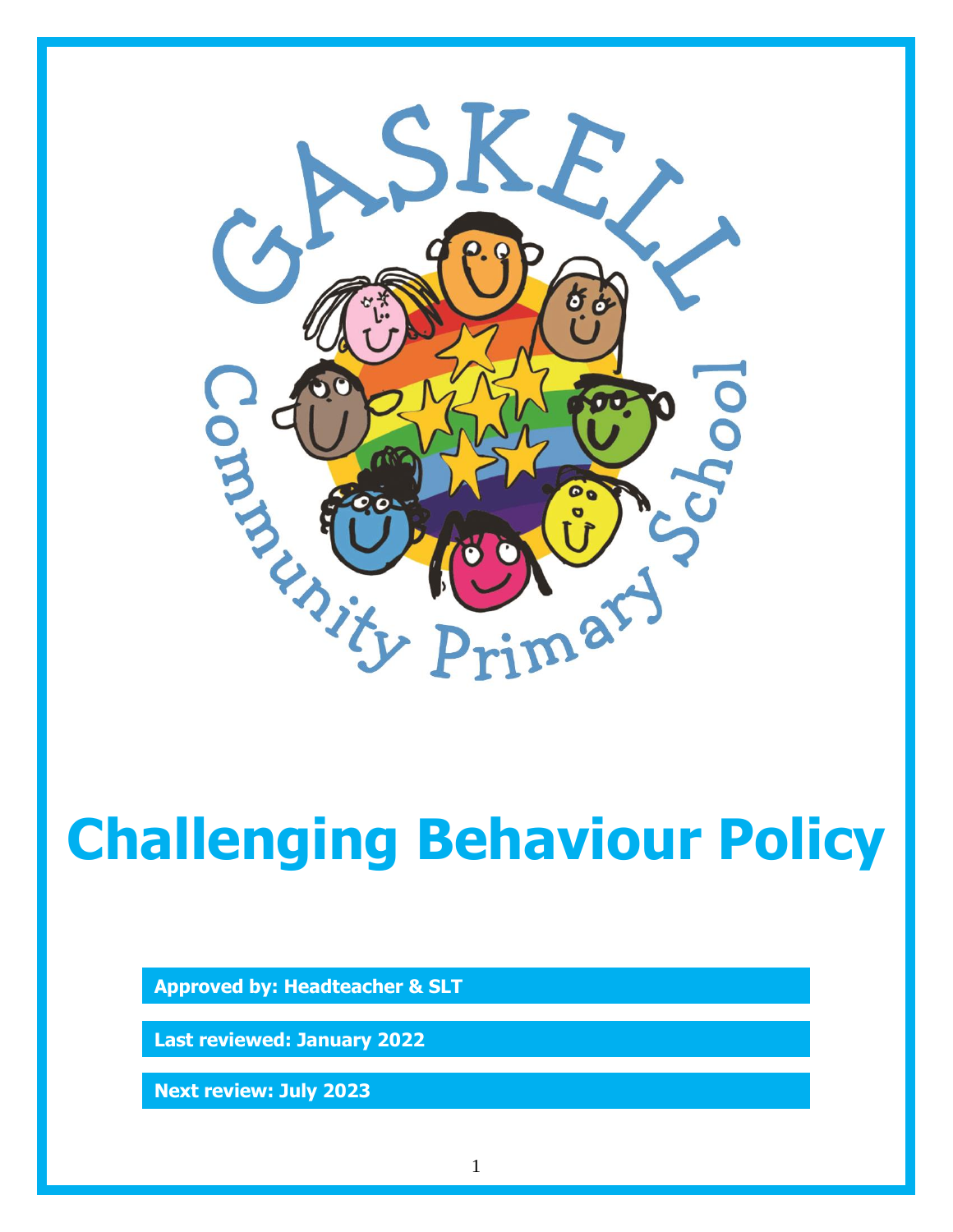## **Introduction**

This policy has been prepared for the support of all teaching and support staff who come into contact with pupils who may need to be positively handled. This policy should be read in conjunction with other school policies relating to interaction between adults and pupils specifically the school's Whole School Behaviour Policy. The policy will be reviewed annually by the Headteacher and Governing Body.

# **Purpose of the policy**

It is our aim at Gaskell Primary School to create and maintain a secure, happy, calm and safe environment throughout the school, in which all children learn well, and staff deliver quality lessons. Good professional relationships between staff and pupils are vital for a happy, thriving school community. It is recognised that the vast majority of pupils in school respond positively to the Whole School Behaviour Policy followed by all staff. This ensures the well-being and safety of all pupils and staff.

It is also acknowledged that in exceptional circumstances staff may need to take action in situations where the use of positive handling may be required. Every effort will be made to ensure that all relevant staff at Gaskell Primary clearly understand this policy and their responsibilities in the context of their duty of care in taking appropriate measures where positive handling is necessary and are provided with appropriate training to deal with these difficult situations, should they occur. This training is provided by behavioural experts Aspire.

The application of any form of positive handling places staff in a vulnerable situation. It can only be justified according to the circumstances described in this policy. Staff, therefore, have a responsibility to follow the policy and to seek alternative, agreed de-escalation strategies wherever possible in order to prevent the need for positive handling. Positive Handling will only be used as a last resort when all other behaviour management strategies have failed; when pupils or staff are at risk of harm or there is a risk of significant damage to property.

Where physical intervention is required, it must adhere to the principles of 'reasonable force' set out below.

# **What is Reasonable Force?**

The term covers a broad range of actions used by most teachers at some point during their career that involve a degree of physical contact with pupils. This can range from guiding a pupil to safety by the arm through to more extreme circumstances such as breaking up a fight.

- 'Reasonable in the circumstances' means using no more force than is needed.
- Force may be used to control pupils, e.g. passive physical contact to block a pupil's path or active physical contact such as leading a pupil by the arm

• Restraint means to hold back physically or to bring a pupil under control and is typically used in more extreme circumstances e.g. pupils fighting

Please see the following publication from the DFE for more information. Use of reasonable force in schools - [GOV.UK \(www.gov.uk\)](https://www.gov.uk/government/publications/use-of-reasonable-force-in-schools)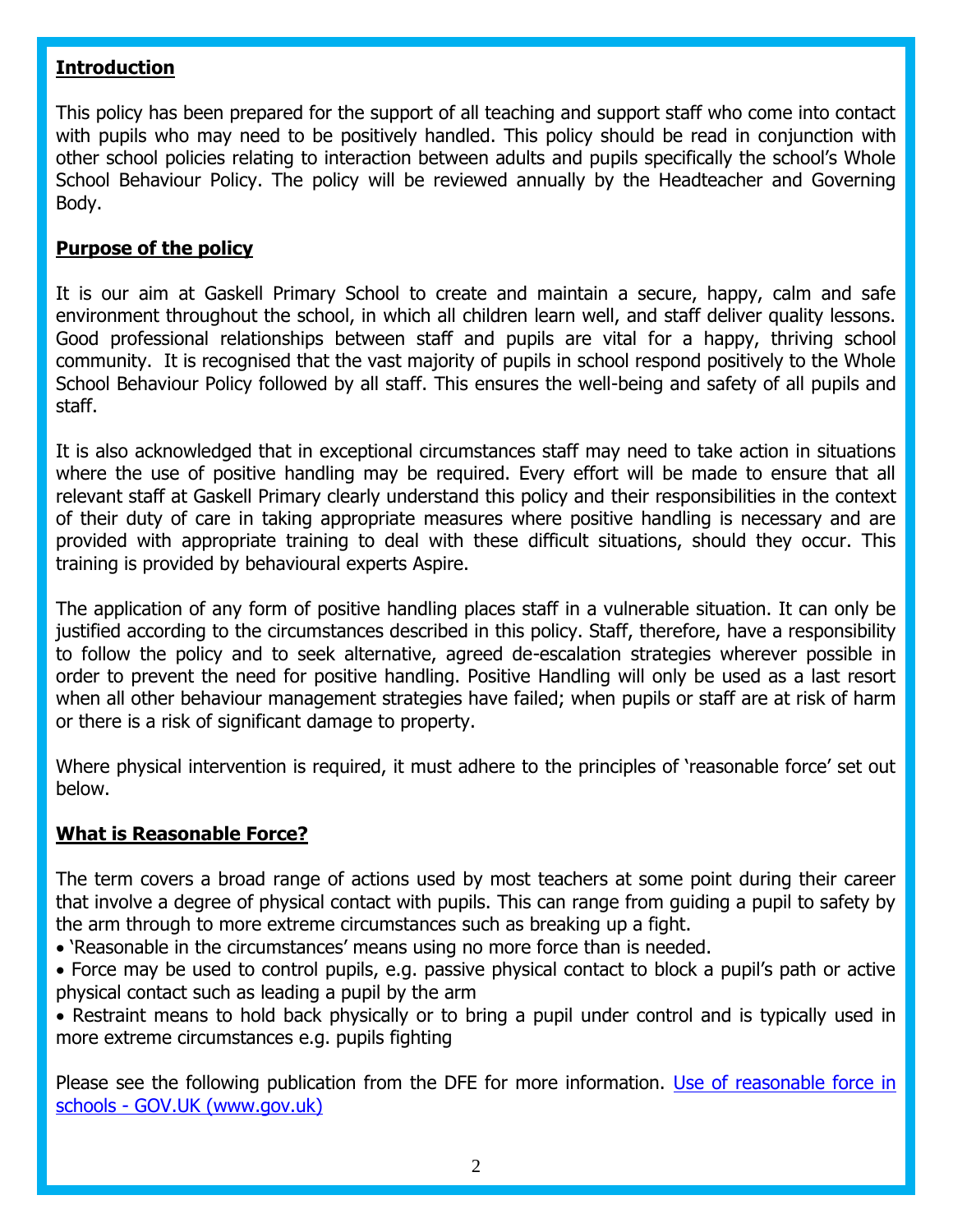#### Physical Contact with Pupils

It is not illegal to touch a pupil and there are occasions when physical contact, other than reasonable force, with a pupil is proper and necessary. Some examples of this are:

- Holding a child's hand to guide them around school
- Comforting a distressed pupil
- When congratulating or praising a pupil
- To demonstrate how to use a musical instrument
- To demonstrate exercises of techniques during PE lessons or sports coaching
- To administer first aid

## **Staff Training**

At Gaskell Primary School, we have adopted the Positive Handling Techniques. Key Staff undertake the Positive Handling Training where there is a likelihood that they would have to deal with a situation that requires the use of 'reasonable force'. The use of positive behaviour management is always used first in line with our behaviour policy and de-escalation strategies are integral to that approach. Positive Handling is only ever used when all other strategies have not worked or a member of staff, another pupil or property are at risk of harm.

Staff will always try to avoid acting in a way that might cause injury, but in extreme cases it may not always be possible to avoid injuring the pupil. Only staff that are trained in Positive Handling are able to use its methods. In the event of an incident where reasonable force is required, individual members of staff, who have not received training, must seek immediate assistance from other colleagues. However all staff must take any immediate, necessary action to prevent injury to a child or adult in an extreme situation.

### **When can reasonable force be used?**

The decision on whether to physically intervene is down to the professional judgement of the staff member concerned and should always depend on individual circumstances. The following list is not exhaustive but provides some examples of situations where reasonable force can be used:

 Remove disruptive children from the classroom where they have refused to follow an instruction to do so

- Prevent a pupil behaving in a way that disrupts a school event (including off site visits)
- Prevent a pupil from attacking a member of staff or another pupil, or to stop a fight
- Restrain a pupil at risk of harming themselves or others through physical outbursts

It is always unlawful to use force as a punishment. The school acknowledges its legal duty to make reasonable adjustments for disabled children and children with SEN when considering if the use of reasonable force is appropriate for such children. Individual Behaviour/Positive Handling Plans Pupils who are known to present challenging behaviours will have detailed Individual Behaviour Pupil Passports/Positive Handling Plans. Where a pupil presents concerns, any member of staff can ask for a behaviour meeting to be convened to discuss key issues, by arrangement with the Head or Deputy Head responsible for Behaviour Management.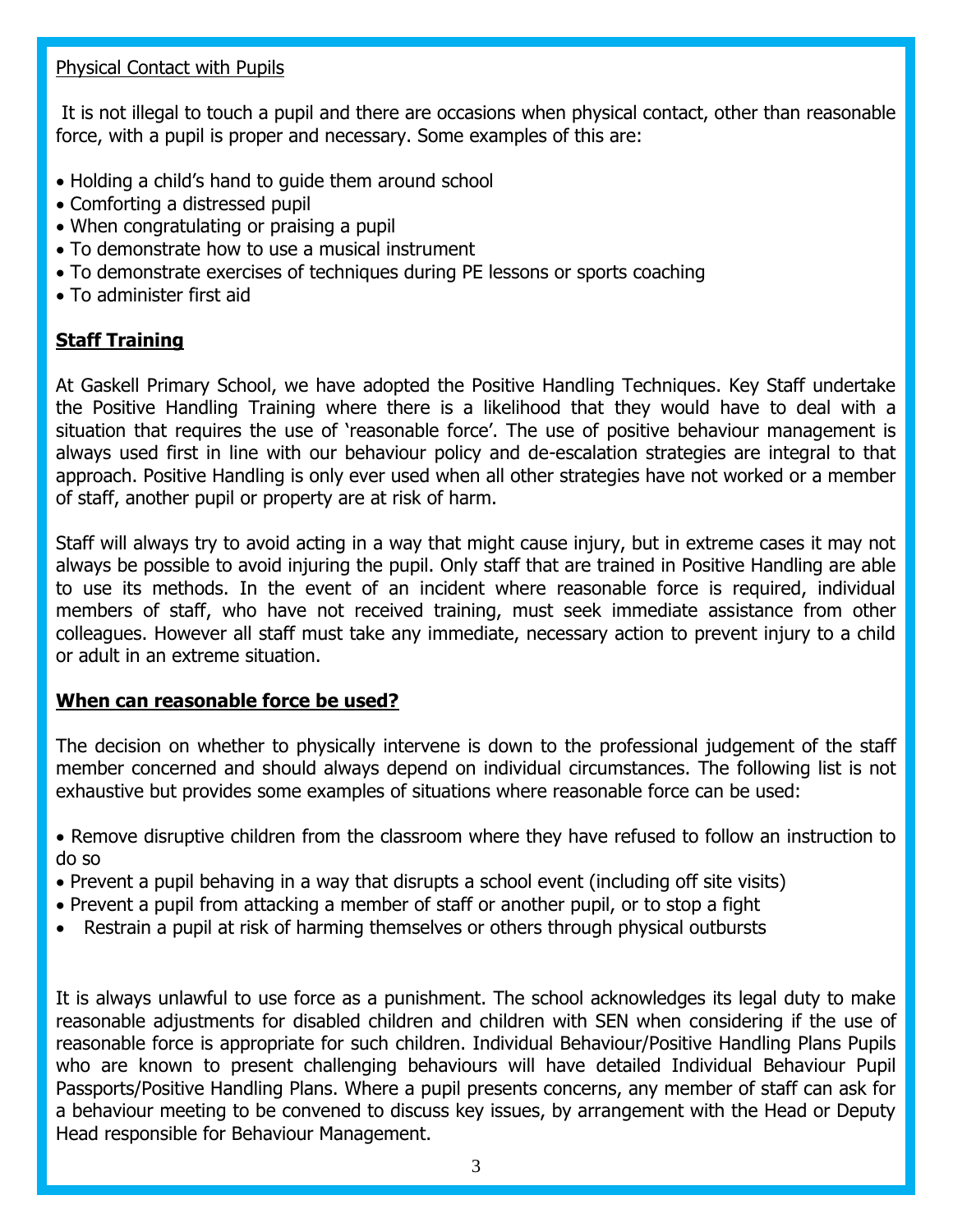Other Education, Health or Social Services professionals involved with the pupil may be invited to this meeting, or provided with a synopsis of the outcomes if unable to attend. Parents are invited and kept informed of both the strategies being adopted in school and the difficulties experienced by the school. A member of the Senior Management Team / SENDCO will chair the meeting. A record will be kept by completing the "Individual Behaviour/Positive Handling Plan" pro forma. The Positive Handling part of this plan is only completed where physical handling is appropriate. This must be agreed with parents as part of their IBP/Pupil Passport. The form must be signed by parents before implementation. A second, signed copy must be made available for the parents to keep. A risk assessment will also be completed for that individual child.

At the meeting the following issues will be discussed:

- 1. Positive aspects to the pupils character, his or her likes and dislikes.
- 2. The specific behaviours that challenge school.
- 3. Early warning signs of behaviours
- 4. Strategies, including rewards, de-escalation, diffusion or distraction.

5. Physical handling issues and, where appropriate, completion of the Positive Handling section of the plan.

6. Who should share the outcomes of the meeting, who will be responsible for this and how will it be done.

7. Time-scale for review. All relevant staff will be kept informed about the agreed strategies for a particular pupil via staff briefing and staff meetings. Parents will be given an overview of the Positive Handling training and techniques used. (see Information for Parents).

# **Use of Reasonable Force in Unforeseen and Emergency Situations**

Planned physical intervention is where an incident is foreseeable; emergency intervention occurs where the incident cannot reasonably be anticipated and consequently there is no Positive Handling Plan for the child involved. Before using physical intervention, diversion or diffusion should be attempted. In such situations a Physical Intervention record form must be completed and a Behaviour Meeting must be held as soon as possible after the incident to ensure future strategies and interventions are co-ordinated and planned.

#### **Reporting and Recording Incidents**

Parents will be informed about serious incidents involving the use of force. In deciding what a serious incident is, the school will consider:

- The pupil's behaviour and level of risk presented at the time of the incident
- The degree of force used
- The effect on the pupil or the member of staff
- The child's age

It is very important that serious incidents are recorded. Recording incidents at the time will not only protect staff from allegations of misconduct at a future date, but will help to see any patterns of challenging behaviour and therefore provide information to help understand and reduce incidents.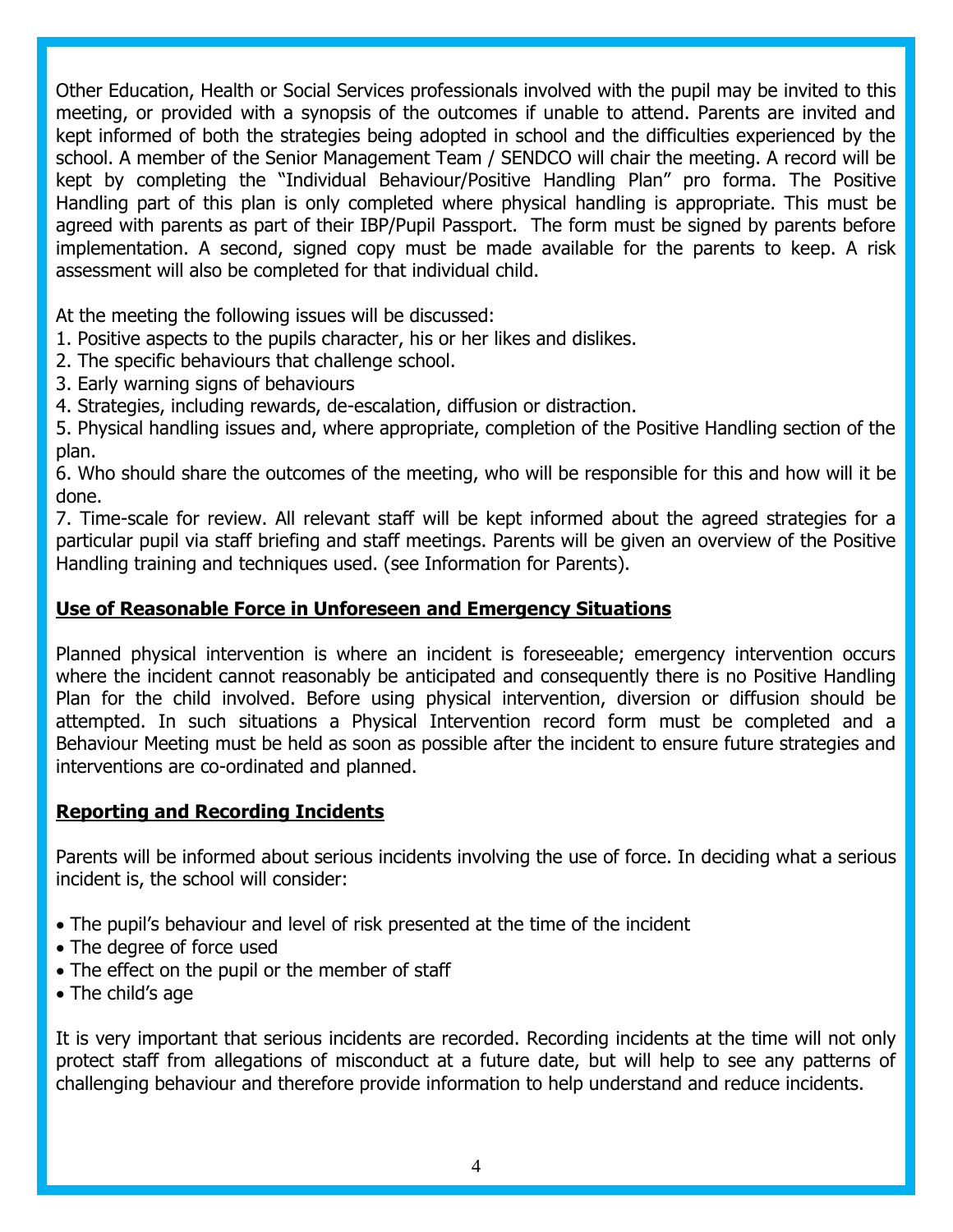Physical Intervention Record Forms must be completed for all incidents that involve the use of reasonable force. This must then be numbered and logged in the Record of Physical Intervention. All forms and the Record Book are kept in the Record of Physical Intervention File in the school office. These will also be held within our pupil recording system CPOMS.

# **Accident Forms**

These must be completed whenever injury occurs to staff or pupils – completed forms should be passed to the Head Teacher.

# **Monitoring the Use of Force**

The use of physical intervention will be monitored by the Head/Deputy responsible for Behaviour Management and this information will be shared with the Head / Deputy.

## **Responding to complaints**

All complaints about the use of force will be thoroughly, speedily and appropriately investigated following Gaskell School's Complaints Policy. The school will consider carefully whether the circumstances of the case warrant a member of staff being suspended until the allegation is resolved or whether alternative arrangements are more appropriate (see guidance 'Dealing with Allegations of Abuse against Teachers and other staff')

## **Post-incident**

- First Aid- Key members of staff are fully trained in paediatric and adult first aid.
- The safety of all should always be the priority before, during and after incidents of challenging behaviour

As staff working in a school for pupils with a variety of needs and more specific issues, we must expect to come across some incidents of challenging behaviour. However, some incidents are so intense that they can cause considerable and understandable stress and/or injury to staff. Whenever staff are injured or traumatised by an incident, they should not return to the stressful situation until they have been given time to feel calmer and more confident about going back to class. Staff should feel confident about expressing their feelings after an incident and asking for whatever support they feel they need at that time. Accepting help will be seen as a professional strength, not a weakness. This may have a knock-on effect on other staff and classes, the class team involved, etc., but all staff must be willing to support colleagues who are hurt or distressed.

# **Pupils**

Pupils should be encouraged to understand their consequences of their behaviour wherever possible, and supported in this through positive reward strategies where appropriate. Pupils displaying challenging behaviours should be encouraged to take control of their own behaviour as soon as possible. It is vital that all staff working with pupils who have challenging behaviour make themselves aware of the Individual Behaviour/Positive Handling Plan as this will contain information that helps ensure everyone's safety. Pupils witnessing or being hurt by the challenging behaviour of others should be immediately offered support and comfort. They should be offered the opportunity to